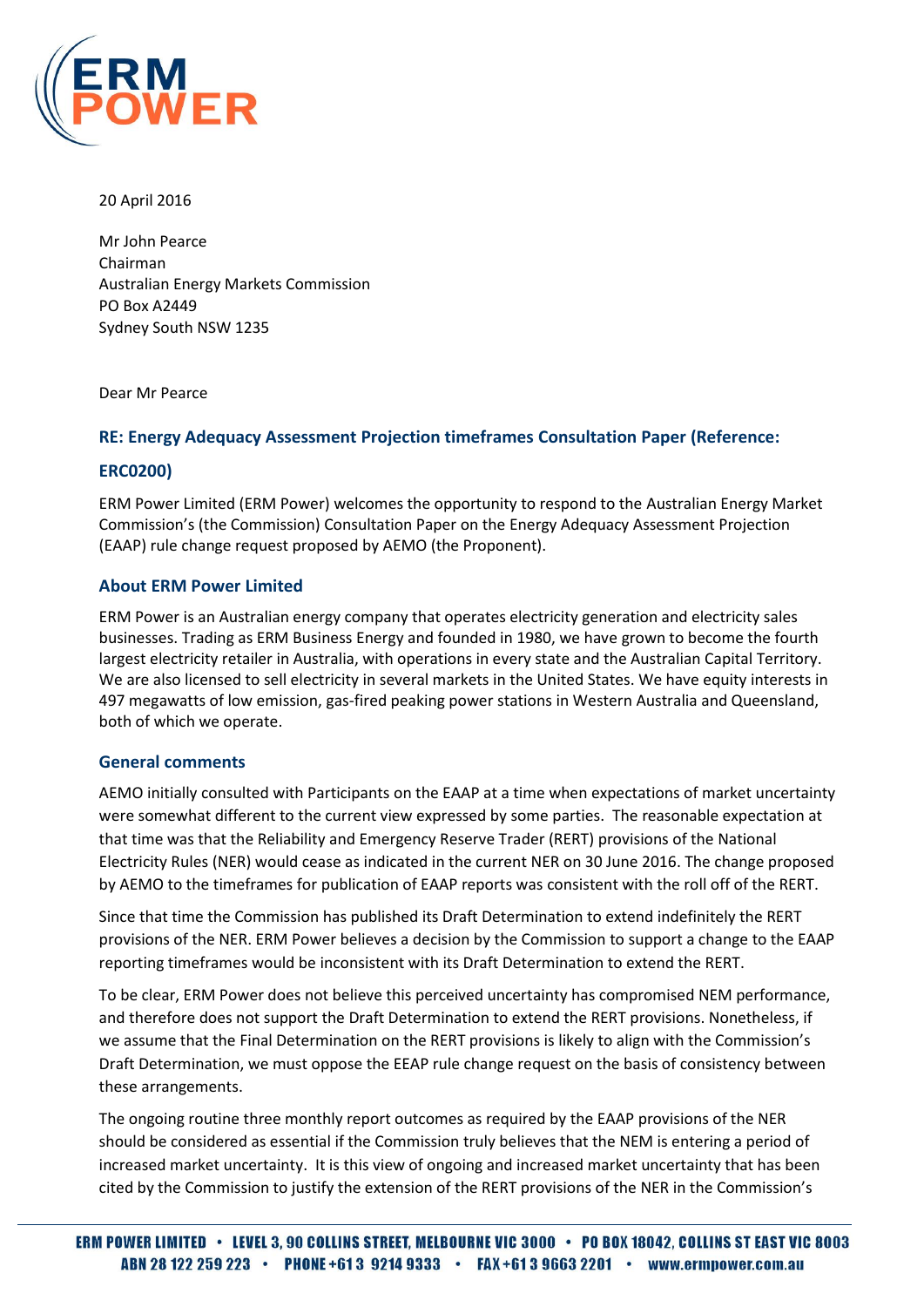

Draft Determination. It would be inconsistent for the Commission to extend the RERT, but then amend the EAAP reporting timeframes to a longer time period than current.

ERM Power also believes that this issue is of such importance in a number of areas with regard to the NEM that utilising the expedited rule change process under which there is only one round of consultation is unwarranted. The Commission should issue a Draft Determination for review and comment by Participants prior to the issue of the Final Determination.

# **The importance of the EAAP to the efficient functioning of the NEM**

The EAAP provides a critical counterbalance to the often conservative assumptions used by AEMO as inputs to the Medium Term Projected Assessment of System Adequacy (MTPASA) process. Historically, where the MTPASA process has indicated a possible Low Reserve Condition (LRC), the more detailed and probabilistic EAAP analysis has indicated no forecast Unserved Energy (USE) during these periods. Without this counterbalance provided by the more detailed EAAP analysis, it is highly probable that the RERT will be activated by AEMO at additional costs to consumers, both transparent and opaque, than would otherwise be the case.

# **Lack of cost savings analysis by the Proponent**

The Proponent in their rule change request indicates there is potential for cost savings, which may at some time in the future pass through to consumers. The Proponent believes this will occur due to a reduction in the administrative burden on generators in the provision of Generator Energy Limitation Framework (GELF) data and AEMO through a lower frequency of EAAP report publication.

ERM Power believes that the only reduction in administrative burden on generators in the provision of GELF data is with regard to the time taken to enter the data into AEMO's web interface. The super majority of other modelling and analysis will still be undertaken by generators anyway as part of their prudent internal risk management processes.

The Proponent offers no details of the expected reduction in AEMO's internal costs and possible Participant fee reductions as part of their rule change request. This detail at least should be supplied by the Proponent to support their proposal. Given that the EAAP model and report format already exists, any cost savings would be minor.

### **Triggers for additional EAAP reporting**

The Proponent proposes the following triggers for additional EAAP reports

- Referencing Tasmanian water storage;
- Low Reserve Condition (LRC) in the MTPASA;
- AEMO discretion based on an event; and
- When a Participant informs AEMO of an event or circumstances that it considers may result in a material energy constraint.

It is unclear as to why the trigger for water storage is limited to Tasmanian water storages only, given the impact that water storages at other locations, in particular in the Snowy Mountains Scheme, may have on NEM outcomes.

ERM Power acknowledges that the inclusion of a trigger based on LRC conditions in the MTPASA is warranted and in fact is critical; the question is then how long does an LRC condition need to be in the MTPASA prior to the request for provision of GELF data to generators, and what timeframe exists for AEMO to publish an EAAP report.

Given that the major MTPASA update is published weekly, an outcome of this is that it is possible that the need for a revised EAAP report could also arise more frequently than the current 3 monthly frequency.